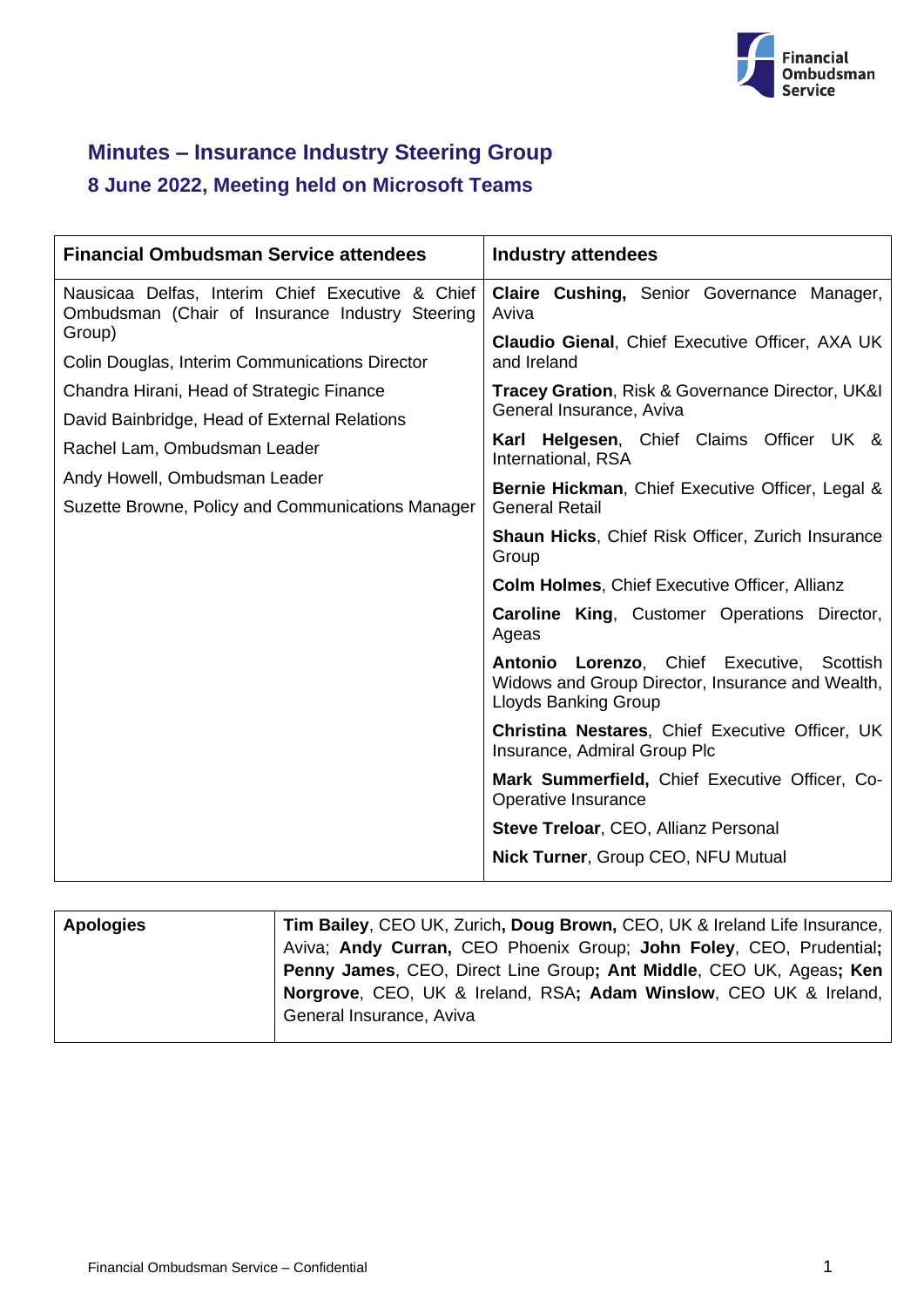

| <b>Item</b> | Agenda                                                                                      |
|-------------|---------------------------------------------------------------------------------------------|
| 1.          | <b>Welcome and introductions</b>                                                            |
| 2.          | Key updates from the Financial Ombudsman Service                                            |
| 3.          | Update on preparations for the FCA's New Consumer Duty                                      |
| 4.          | Discussion - Financial Ombudsman Service 2023/2024 Funding Model                            |
| 5.          | Looking forward - the impact of the current economic environment and rising<br>living costs |
| 6.          | <b>Closing remarks and AOB</b>                                                              |

#### **1. Welcome**

1.1 The Chair welcomed attendees to the first meeting and re-capped on the purpose of the new industry steering group which can be found in the terms of reference circulated prior to the meeting.

### **2. Key updates from the Financial Ombudsman Service**

- 2.1 The Financial Ombudsman gave an update on its change programme. As at the end of 2021/2022, it has reduced its total stock of cases from 164,529 to 112,000 and has cut the unallocated backlog of cases from around 90,000 to just over 37,000.
- 2.2 The Financial Ombudsman outlined some of its key areas of focus for 2022/2023 which include:
	- o Developing its technology and digital capabilities;
	- o Refreshing its engagement with stakeholders including reinvigorating its Wider Implications framework; and
	- o Continuing to make changes to clear its backlog more quickly, whilst noting the progress already made.

### **3. Update on preparations for the FCA's New Consumer Duty**

- 3.1 The Financial Ombudsman confirmed that it is working closely with the FCA to align its understanding of the New Consumer Duty rules as they are developed.
- 3.2 The Financial Ombudsman will not apply the New Consumer Duty rules retrospectively.
- 3.3 The Financial Ombudsman planned to share case studies, which will be published during the implementation period once the New Consumer Duty rules are confirmed. It noted it was keen to engage with the industry on the New Consumer Duty.

### **4. Discussion - Financial Ombudsman Service 2023/2024 Funding Model**

4.1 The Financial Ombudsman underlined its commitment to ensuring it has a funding model that is fit for the future, and more closely reflecting the actual cost of resolving different types of complaints.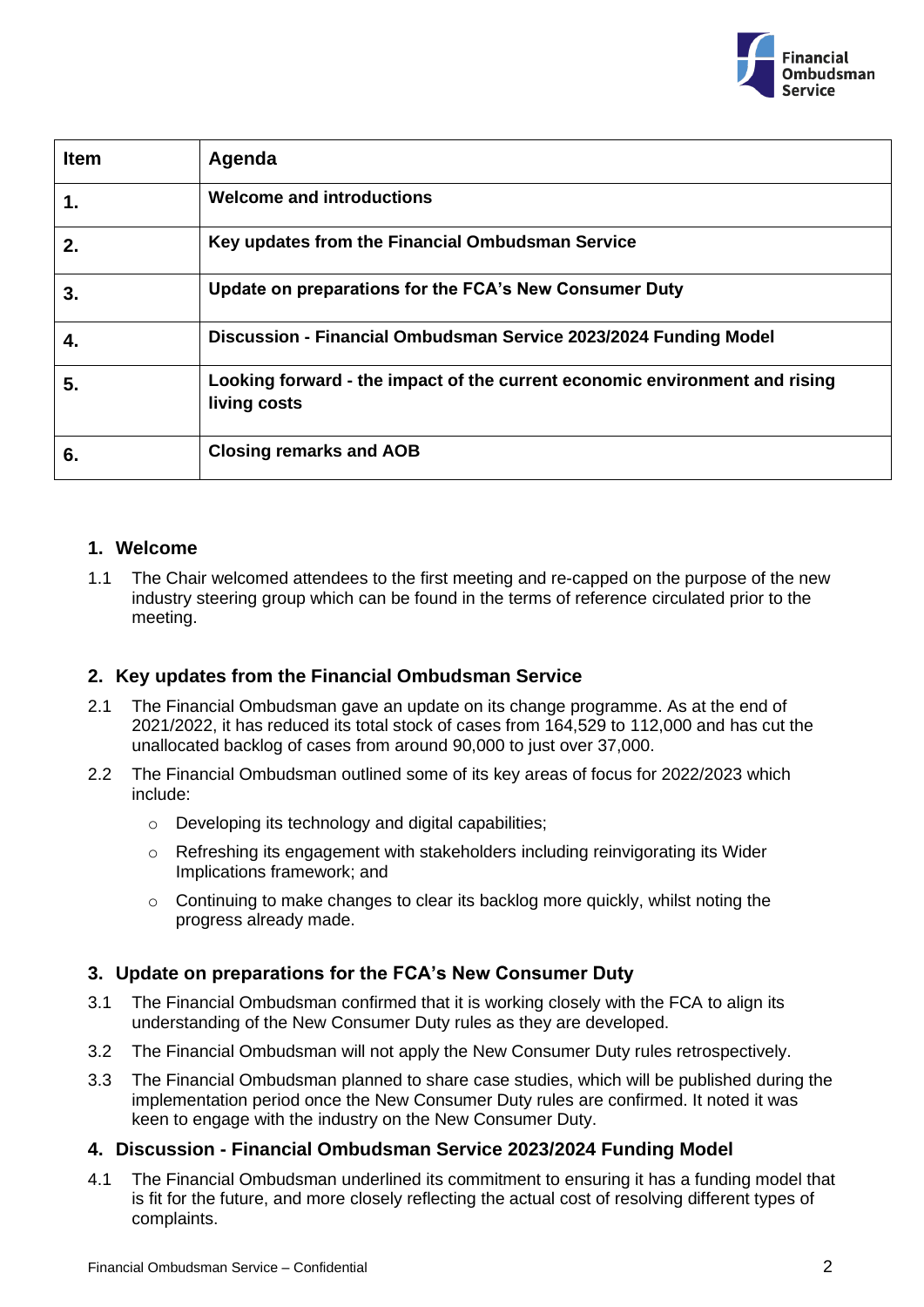

- 4.2 The Financial Ombudsman reminded the group that in order to implement its change programme and reduce queues it needed to increase the levy and reduce the number of free cases for 2022/2023.
- 4.3 It then gave an overview of the options for its future funding model for 2023/2024 including proposals for:
	- o Updating the levy structure;
	- o Updating the case fee structure;
	- o Future funding ideas beyond 2023/2024.
- 4.4 The group welcomed the Financial Ombudsman's proposals to update the case fee structure by varying case fees, citing feedback from their teams that firms are currently charged a fixed fee of £750 regardless of how easy or difficult a case is.
- 4.5 The Financial Ombudsman explained that some costs are always incurred even for simple cases and so it is unlikely that the case fee will be zero.
- 4.6 The group also made the point that charging at different stages of the case lifecycle would work if implemented well but highlighted their concern that tiering the charges could create perverse outcomes.
- 4.7 The Financial Ombudsman outlined the timetable for its future funding consultation, encouraging the group to respond to the consultation formally.

#### **5. Looking forward - the impact of the current economic environment and rising living costs, particularly for vulnerable consumers**

- 5.1 Before the group discussed the impact of the current economic climate on customers and the support they have in place to help consumers, the Financial Ombudsman shared some of what it is currently seeing in its insurance casework in relation to:
	- o Consumers understanding what is covered by a policy;
	- o The use of third-party claims handlers by businesses;
	- o Misrepresentation and businesses needing to take a broader view on how and why consumers answer certain questions in the way they do;
	- o GI pricing and businesses being clearer about articulating the factors that impact the price of insurance.
- 5.2 The group made several observations in relation to this and what they and the Financial Ombudsman might see in relation to the cost of living crisis and current economic climate:
	- $\circ$  Regarding the use of third-party claims handlers, the group noted evidence of third parties representing themselves as the insurer and agreed it would be interesting to explore customers' awareness of this further as well as whether this insight could be shared with the FCA.
	- $\circ$  Regarding misrepresentation, the group noted the role the media and commentators play in encouraging consumers to present information in a certain way in order to get the best possible price. There were concerns this could lead to the wrong behaviours, including concerns this could lead to misrepresentations being made by consumers.
	- o The group discussed that it would be helpful to explain how big or small the insurance safety net becomes when consumers vary their answers to insurance policy questionnaires.
	- o All agreed that fraud could become an increased risk as it is not unusual to see an increase in fraud activity during times of financial hardship.